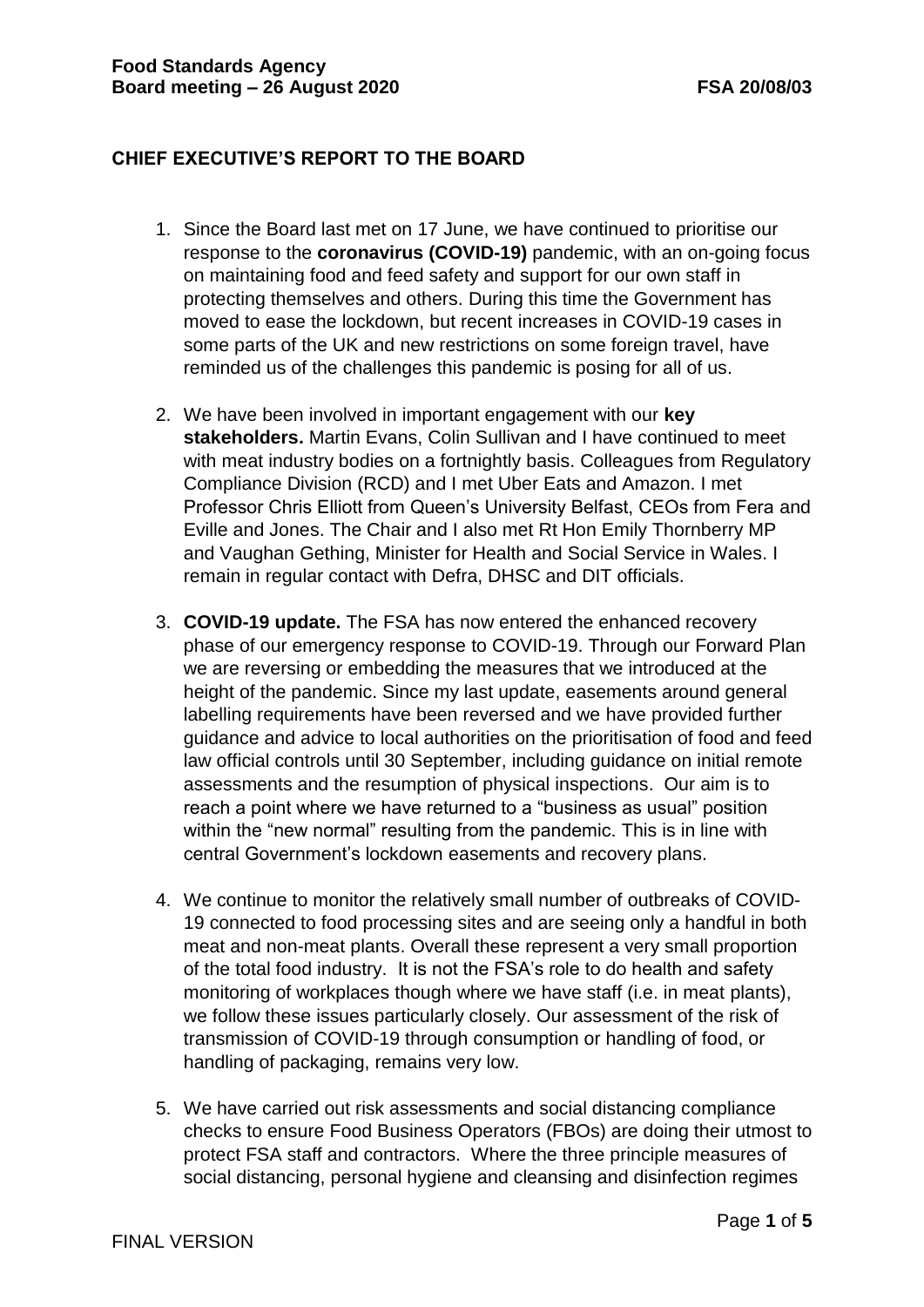are adhered to, evidence supports the view that the risk of human to human transmission is low. Our staffing numbers in meat plants are being maintained sufficiently, helping to ensure food supplies are maintained.

- 6. As part of a cross-government task force, we have also supported Public Health England and others on a refresh of their guidance for the food production industry and have provided advice for food businesses restarting their operations as the lockdown eases. The FSA portal on food.gov provides a single reference point for food businesses to access relevant guidance. The portal received more than 65k views during the first two weeks of July and is currently receiving an average of 2.5k views per day, indicating that the FSA's messages relating to food safety and consumer protection are reaching their audience. In August, the FSA launched 'Here to help' – a campaign, which will run until September, to support businesses in adapting and re-opening their businesses safely.
- 7. There have been concerns about the pandemic's potential impact on **food crime**, but there continues to be relatively limited intelligence around specific threats. We are monitoring the situation carefully and are ready to respond if needed. We are making use of our horizon scanning capability to help identify emerging trends and threats, and this together with work underway to identify lessons learnt from the pandemic, is being used to inform the longer-term direction of the FSA.
- 8. The impact of COVID-19 on the food system was a major topic of discussion when I spoke at the **Developing a new National Food Strategy for England** conference organised by the Westminster Food and Nutrition Forum on 7 July. I took the opportunity to set out the importance of trust in the food system. I also stressed the need for greater collaboration between all of those involved in the food system to ensure consumers' interests are at the heart. A full transcript of my speech is available on the [https://www.food.gov.uk/.](https://www.food.gov.uk/)
- 9. Following the discussion of the **National Food Strategy** at the conference, the strategy's author Henry Dimbleby released his interim report on 29 July. This first part of the strategy contained urgent recommendations in response to the impact of the COVID-19 pandemic on the food system and preparations for the end of the EU exit transition period on 31 December 2020.
- 10. I welcome this interim report and am pleased that the National Food Strategy is drawing all of those involved in the food system into an important conversation about food. The strategy represents a precious opportunity to reshape the food system to ensure it delivers for everyone. The FSA is ready to work with others across government, the private sector, and civil society to address the challenges highlighted by Henry Dimbleby and we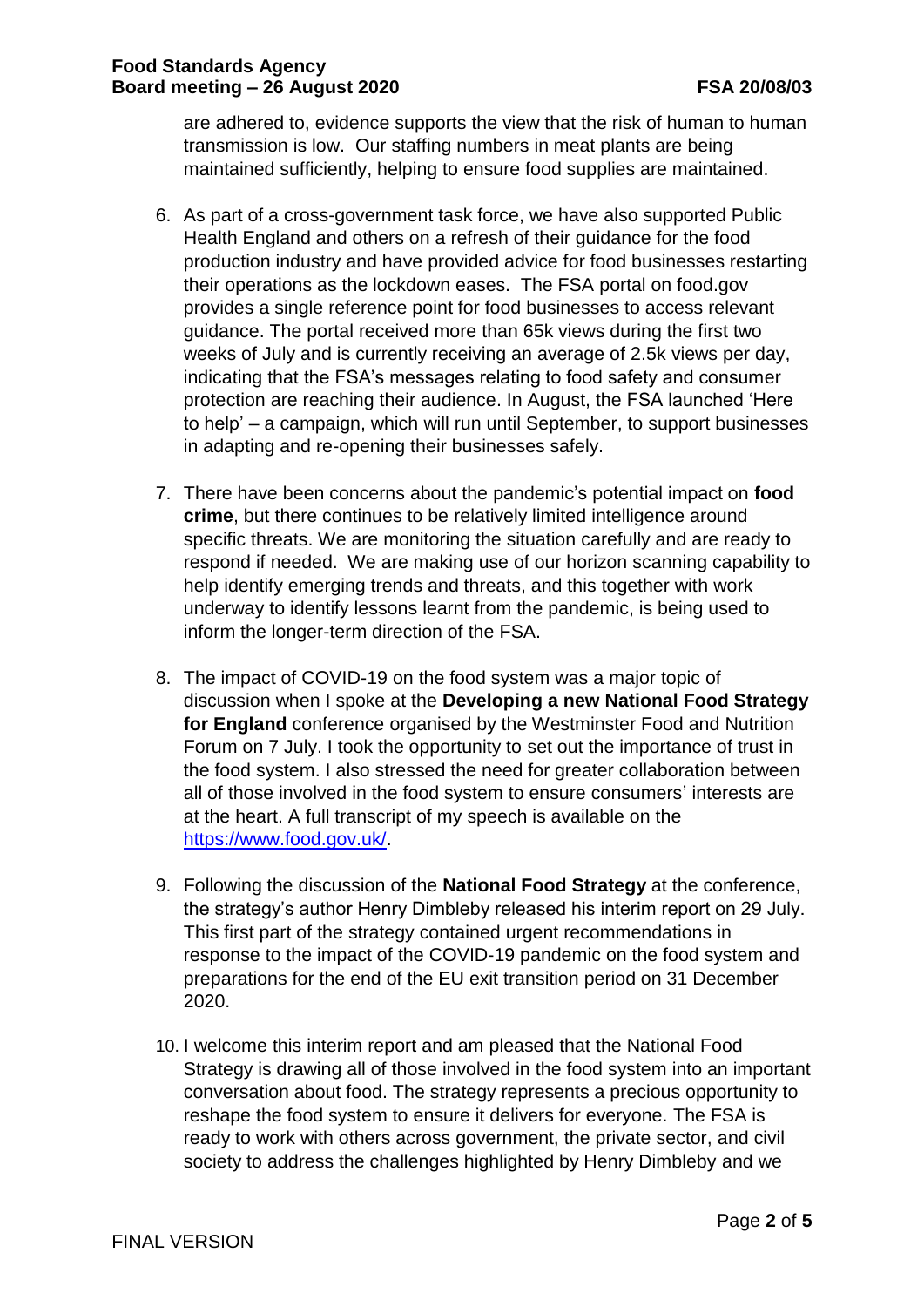look forward to the second part of his strategy.

- 11.Outside of our efforts on COVID-19**,** preparations for the end of the EU transition period have also been a priority for the FSA. We are working closely with other UK Government departments and the devolved administrations to consider the **Government's proposal on the posttransition period UK Internal Market (UKIM)** approach which was published in a White Paper on 16 July.
- 12.The White Paper proposes a legislative approach to achieving the goals set for enabling the effective functioning of the UKIM. The legislation will centre on the principles of mutual recognition and non-discrimination which will apply across both goods and services (including food and feed), supported by advisory and monitoring functions. Under the proposals, common frameworks are considered a key element in ensuring that the UKIM works for all, by setting out how officials and Ministers will work closely across the UK to design policy that benefits all parts of the UK, avoids disruptive divergence and maintains high regulatory standards. Common frameworks will ensure that where there is a need for administrations to set different standards, this is done in discussion to ensure that new regulations are interoperable. The proposed principle of mutual recognition is intended to act as a support for common frameworks to ensure the effective functioning of the UKIM where these standards differ.
- 13.We are now considering how the proposals could work practically and interact with the three common frameworks (food and feed safety framework, nutrition framework and food compositional standards and labelling framework) covering the FSA's interests. Our priority remains ensuring we have in place a robust and effective regulatory regime and that our high standards of food safety and consumer protection are maintained. Further information on this issue will be provided to the Board in the paper on the food and feed safety and hygiene framework proposals, which will be discussed in September.
- 14.We have established a project group to address some of the outstanding issues around **health and ID marks** and are seeking industry input as part of this process. We will be issuing a revised version of our guidance document with details addressing the Northern Ireland Protocol in the near future.
- 15.The FSA's preparations for the implementation of the **Northern Ireland Protocol** are continuing at pace. Providing unfettered access for NI goods entering the GB market is a central element of the UK's approach to implementing the Northern Ireland Protocol. A body of work is ongoing to clarify and define Northern Ireland Qualifying Goods (NIQG) and Northern Ireland Traders in reference to unfettered market access. A meeting has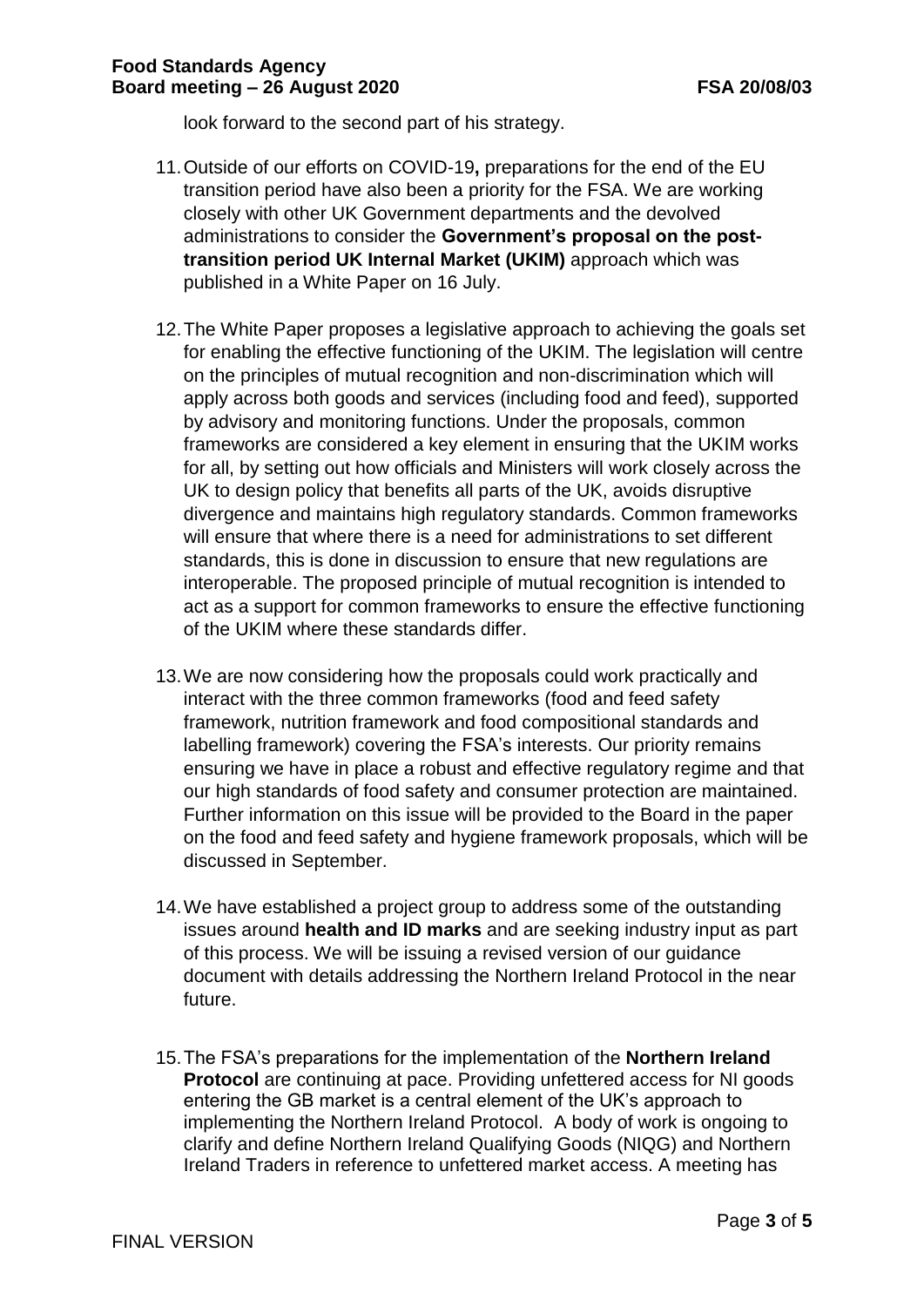been held with Northern Ireland Food Liaison Group (NIFLG) to discuss in detail. There are concerns regarding competition rules and NI becoming a back door for unchecked access to the GB market. The FSA is keen to ensure that food safety concerns are considered in whatever arrangement is reached.

- 16.The FSA is working with Defra and the Department of International Trade (DIT) on the planning and preparation for the next round of US **trade negotiations**. We are also feeding into preparations for both the Australia and New Zealand Free Trade Agreement (FTA) negotiations, which officially launched in June, and we are providing technical advice on trade continuity agreements, including for Japan. For all sets of negotiations, FSA officials continue to contribute in line with the principles set out by the Board on trade earlier this year. We are working to ensure that public health protection and consumer interests remain a top priority.
- 17.On 10 July the Government announced the establishment of a **Trade and Agriculture Commission**. The Commission is to be chaired by Tim Smith, former FSA Chief Executive, and will report directly to the Secretary of State for International Trade. It will run for six months with a final advisory report presented to Parliament. The Commission will advise on:
	- Trade policies the Government should adopt to secure opportunities for UK farmers, ensure the sector remains competitive, and protect animal welfare and environmental standards in food production.
	- Advancing and protecting British consumer interests and those of developing countries.
	- How the UK engages the WTO to build a coalition that helps advance higher animal welfare standards across the world.
	- Developing trade policy that identifies and opens up new export opportunities for the UK agricultural industry, in particular for SMEs, which also benefits the UK economy as a whole.
- 18.Food safety standards are not in the scope of the Commission. This reflects the FSA and FSS's existing role as the departments already providing science and evidence-based advice to Ministers across the UK on those issues. The FSA has seconded Steve Wearne, formerly our Global Affairs Director and currently Vice-Chair of the international body Codex Alimentarius, to the Commission secretariat in DIT.
- 19.In June, the FSA worked with HM Treasury to provide reliable food business data to assist with support being developed by the Chancellor for the hospitality sector in response to COVID-19. This work contributed to the announcement of the **Eat out to help out scheme**. HMRC thanked the FSA for our support.